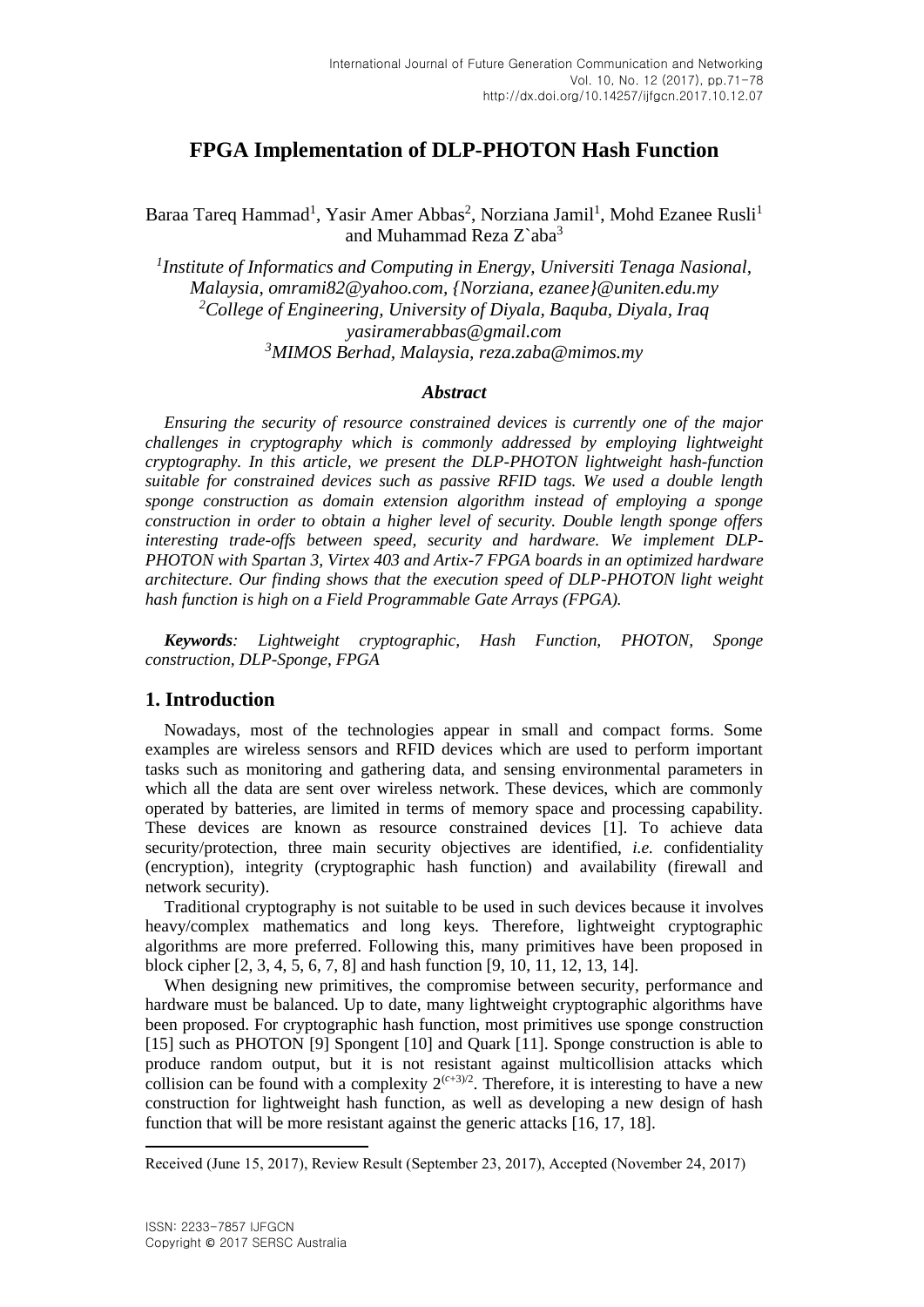International Journal of Future Generation Communication and Networking Vol. 10, No. 12 (2017)

DLP-Sponge [19] was introduced to solve this issue by doubling the length of sponge construction. In this paper, we propose the instantiation of DLP-Sponge, DLP-PHOTON where PHOTON hash function was employed... The new hardware architecture for DLP-PHOTON has been implemented on different FPGA boards such as Spartan 3, Virtex-403, and Artix 7. The finding from our FPGA implementation shows that almost all variants of DLP-PHOTON give higher throughput compared to their PHOTON counterparts.

In this paper, Section 2 and Section 3 will continuous the descriptions of DLP-Sponge and PHOTON. In Section 4, the details of FPGA implementation of DLP-PHOTON will be given. The results will be discussed.

#### **2. DLP- Sponge Construction**

In this Section, the DLP-Sponge reported by [19] is briefed. The DLP-Sponge construction uses two *b*-bit compression functions *f*. Two strings are kept similar during the absorbing process. Thereafter, two inputs are taken from the two strings to the compression function *f* as *r* and *c* for the issuance of the output as shown in Figure 1. The procedures of implementing the DLP-Sponge construction are described below.



**Figure 1. DLP-Sponge Construction**

- 1- The message *M* is padded by *1* bit and *0* bit whereby the length of padded *M* must be a multiple of *r*-bit.
- 2- Initialize the capacity *c* and the bitrate *r* with zeros.
- 3- Divide *M* into *r*-bit blocks,  $M_0$  ...  $M_n$ , and process every block of messages sequentially.
- 4- The absorbing phase: Each input block *m<sup>i</sup>* is XORed with the *r* part of internal state *S*. The DLP- sponge function has an internal state  $S = (S_r, S_c) \in 2^r \times 2^c$ , where the initial value is  $(0, 0)$ . Here,  $0 \in 2^r$  is the neutral element of *r* and  $0 \in 2^c$ . *S<sub>0</sub>* and *S<sub>1</sub>* are iterated until all blocks are exhausted, where *S<sup>0</sup>* is the upper pipeline state *and S1* is the bottom pipeline state.
- 5- The squeezing phase: The state progresses based on *Sf*; however, the output block consists of results of the *r* parts of the states obtained after each iteration. The squeezing phase is denoted by:  $Z = S_r$ , and  $S = S_f(S)$ .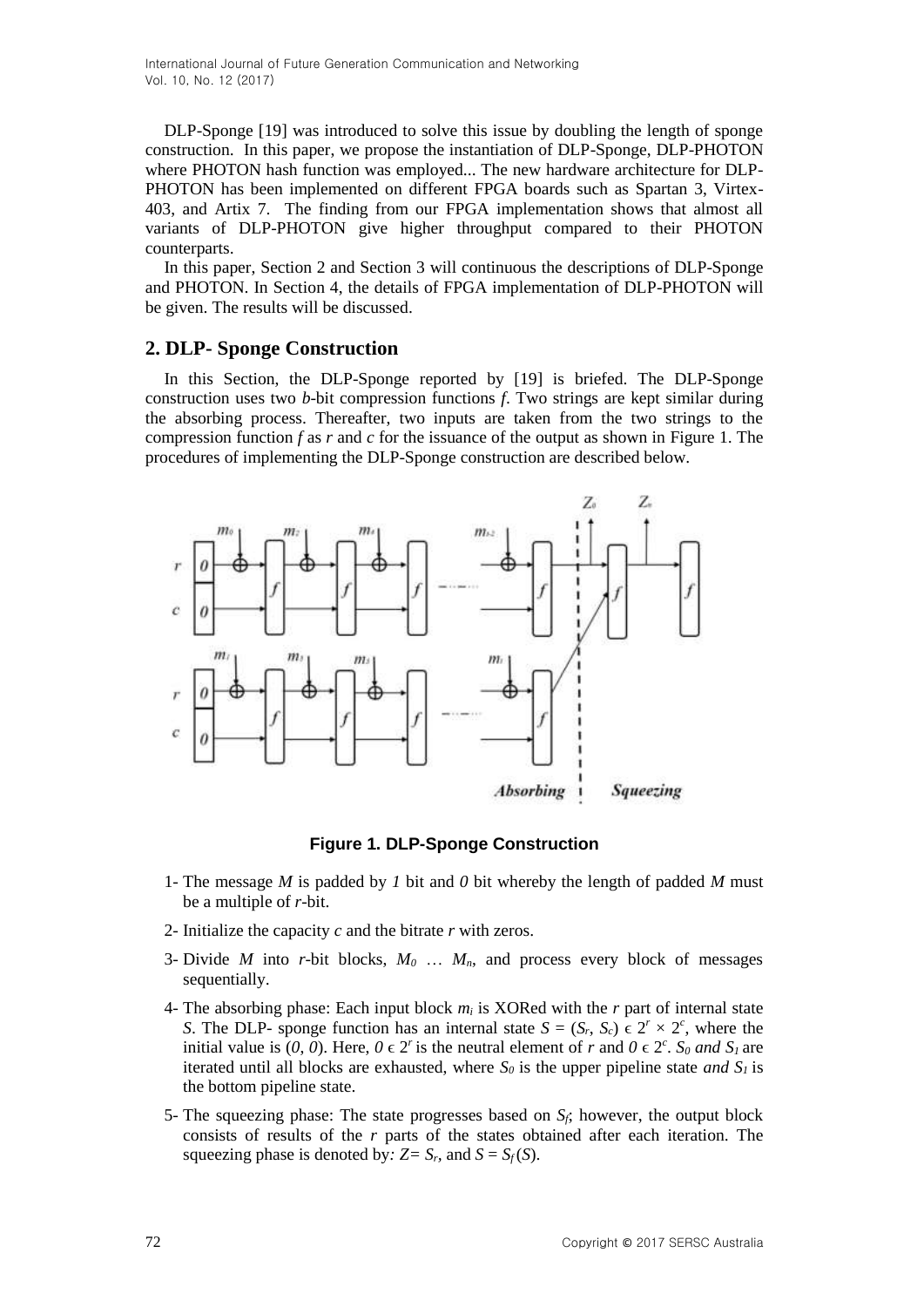# **2. PHOTON**

The PHOTON lightweight hash function was designed by Guo *et al.* [9]. It uses a sponge-like construction and an AES-like primitive as internal unkeyed permutation. The output size is  $64 \le n \le 256$ , and the input and output bit rates are *r* and *r*<sup>2</sup>. Thus, a PHOTON hash function can be characterized as PHOTON-*n*/*r*/*r*`. Internal permutation *t*  with size  $(t=c+r)$ , where *r* and *c* are bitrate and capacity, respectively. There are five different versions with unique digest sizes: 80, 128, 160, 224 and 256 bits. The process involves two phases, *i.e.* absorbing and squeezing. First, the input message is padded and divided into *m* blocks of size *r*-bit. Then, the absorbing phase is started by XORing the incoming m input into *r*-bit. After performing absorption on the message block, one applies a t-bit permutation *P* on the internal state, all the parameters of PHOTON has been shown in Table 1. Once all message blocks have been processed, the squeezing phase starts. During this phase, for each iteration, *r`* bits are generated from the internal state and the permutation *P* is applied. Squeezing continues until the proper digest size *n* is reached.

The PHOTON internal permutation *P* consists of 12 rounds. The internal state is represented by  $(d \times d)$  matrix of *s*-bit cells and each round involves four operations: AddConstants, SubCells, ShiftRows, and MixColumnsSerial as shown in Figure 2.



**Figure 2. One Round of a PHOTON Permutation**

Table 1. The parameters of the internal permutations Pt, together with the internal constants ICd, the irreducible polynomials and the Zi coefficients for the MixColumnsSerial computation.

|           |     |   | Nr | $IC_d(.)$             | irr. polynomial           | $Z_i$ coefficients        |
|-----------|-----|---|----|-----------------------|---------------------------|---------------------------|
| $P_{100}$ | 100 |   | 12 | [0, 1, 3, 6, 4]       | $x^4$ + x + 1             | (1, 2, 9, 9, 2)           |
| $P_{144}$ | 144 | 6 | 12 | [0, 1, 3, 7, 6, 4]    | $x^4$ + x + 1             | (1, 2, 8, 5, 8, 2)        |
| $P_{196}$ | 196 |   | 12 | [0, 1, 2, 5, 3, 6, 4] | $x^4$ + x + 1             | (1, 4, 6, 1, 1, 6, 4)     |
| $P_{256}$ | 256 | 8 | 12 | [0,1,3,7,15,14,12,8]  | $x^4$ + x + 1             | (2, 4, 2, 11, 2, 8, 5, 6) |
| $P_{288}$ | 288 | 6 | 12 | [0, 1, 3, 7, 6, 4]    | $x^8 + x^4 + x^3 + x + 1$ | (2, 3, 1, 2, 1, 4)        |

## **3. FPGA Implementation**

The new DLP-PHOTON was designed based on DLP-Sponge and PHOTON-80/20/16. The implementation of new FPGA involves the following steps:

i. Designing the hardware architecture and the data flow of DLP-PHOTON as shown in Figure 3.

ii. Writing the VHDL codes for DLP-PHOTON.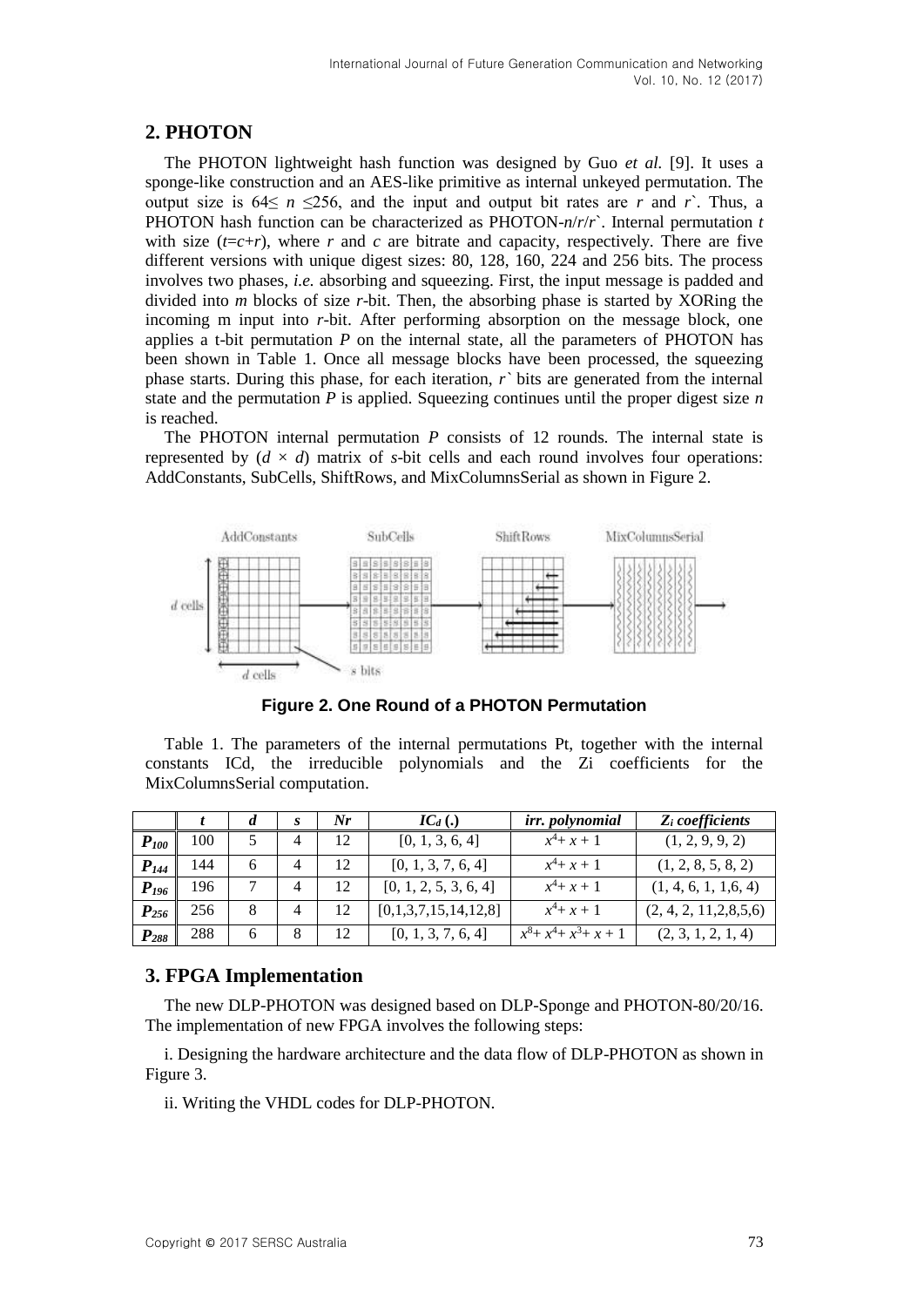iii. The VHDL code is synthesized, translated, mapped, placed, and simulated using Xilinx ISE design suite 14.5. The new hardware design involves controlling the data flow through two multiplexers and state machines.

The main VHDL components used in the implementation of DLP-Sponge construction are shown in Figure 4. The input data must be padded. Then, the absorbing phase will work in two parallel lines. For each line, a  $2\times1$  multiplexer drives r bits of the data input from message registers and applies the XOR operation with IVr. After the padding procedure, this multiplexer operates as a feedback multiplexer in order to apply the 12 rounds of internal permutation of PHOTON. The data register is updated every round after processing AddConstants, SubCells, ShiftRows, and MixColumns. Another 2×1 multiplexer is used to drive either the IV value or the internal state. Finally, during the squeezing phase, r bits are generated from the internal state after each permutation P until the hash digest of length n is obtained.



**Figure 3. The Data Flow of the DLP-PHOTON**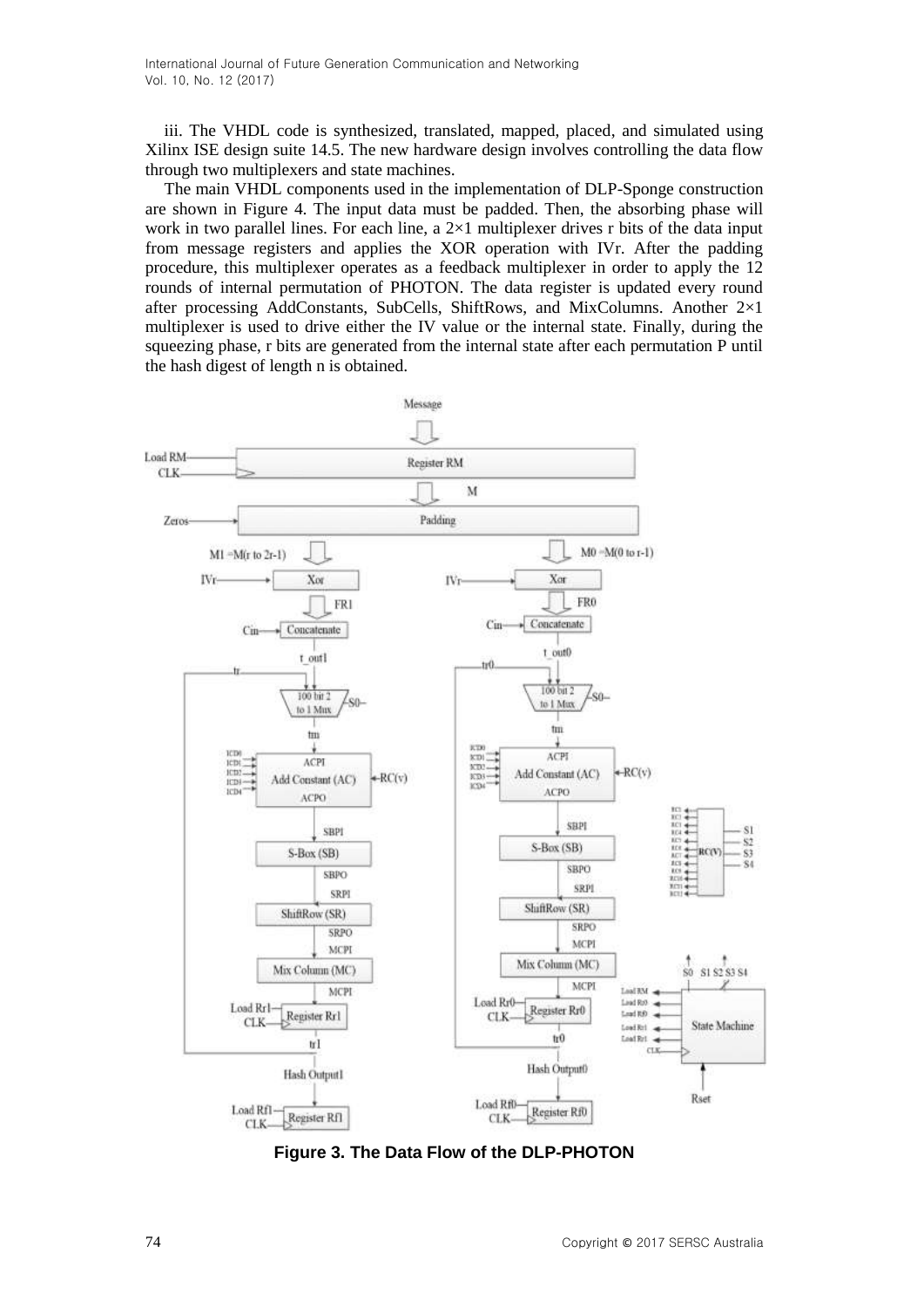

**Figure 4. The VHDL Implementation of the DLP-PHOTON**

#### **4. Result and Analysis**

The main target of our design is to improve the efficiency of PHOTON via implementing the new DLP-PHOTON. It is challenging to optimize all parameters such as security, hardware and efficiency [20] at the same time. For example, by using the pipelined, side-channel-resistant architecture in our design, the performance is undoubtedly high. However it incurs a relatively high cost as well.

Figure 5, shows the test vector for input and output in simulation graph. The state machine will be controlled by the hardware design for DLP-PHOTON hash function. The figure shows the simulation graph for the message input to DLP-PHOTON hardware designed then after 12 clock cycles the two output results will be executed in parallel.

|                | 3800 10 10 3 3 3 3 4 4 1 6 1 8<br>χZ<br>$1.00$ us $ v $<br>44.000 ns |    |  |         |  |                           |         |         |  |
|----------------|----------------------------------------------------------------------|----|--|---------|--|---------------------------|---------|---------|--|
| Name           |                                                                      | ns |  | 1200 ns |  | 1400 ns                   | 1600 ns | (800 ns |  |
| message[147:0] | 88                                                                   |    |  |         |  |                           |         |         |  |
| H<br>ďk        | O                                                                    |    |  |         |  |                           |         |         |  |
| B<br>ïst       | O                                                                    |    |  |         |  |                           |         |         |  |
| í,<br>đī       | 1                                                                    |    |  |         |  |                           |         |         |  |
| hashout0(99:0) | b7                                                                   |    |  |         |  | b770c65ce75c481629b933d5f |         |         |  |
| hashout1[99:0] | 昏                                                                    |    |  |         |  | b770c65ce75c481629b933d5f |         |         |  |
| clk_period     | 10                                                                   |    |  |         |  | 1000 ps                   |         |         |  |
|                |                                                                      |    |  |         |  |                           |         |         |  |

**Figure 5. The Simulation of DLP-PHOTON**

The proposed DLP-PHOTON design was successfully synthesized using three Xilinx FPGA boards. Table 2 shows the results of DLP-PHOTON with Spartan 3, Virtex 403 and Artix-7 FPGA boards. Designing DLP-PHOTON using different FPGA boards gives numerous values of slice number, frequency, throughput and efficiency.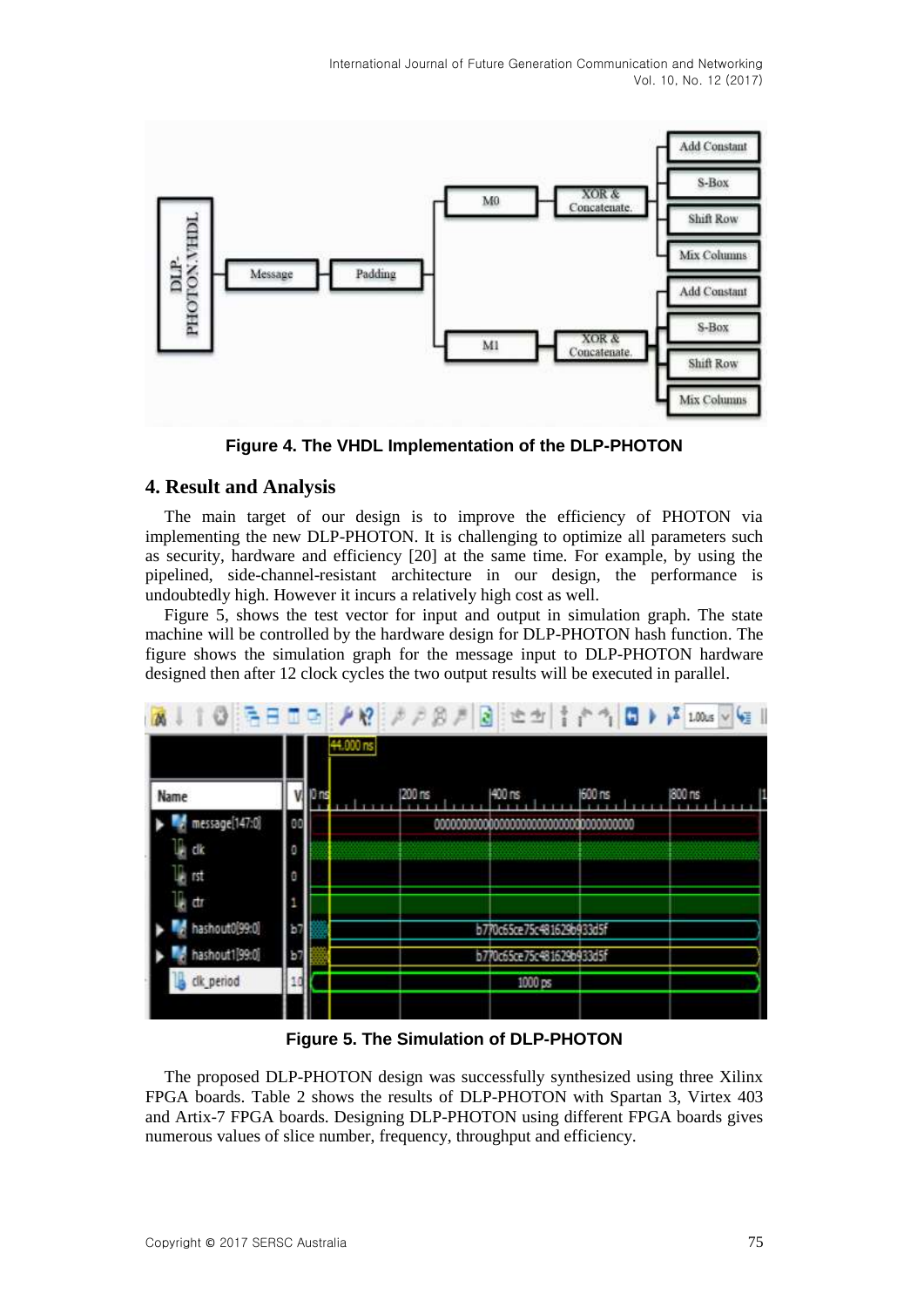|            | <b>FPGA</b> |     | Data   CLK   Slices | Freq. | <b>Throughput</b> Efficiency |      |
|------------|-------------|-----|---------------------|-------|------------------------------|------|
| DLP-PHOTON | Spartan 3   | 100 | 615                 | 308   | 1027                         | 1.67 |
| DLP-PHOTON | Virtex-403  | 100 | 815                 | 594   | 1980                         | 2.42 |
| DLP-PHOTON | Artix-7     | 100 | 402                 | 903   | 3010                         | 7.48 |

|  |  |  | Table 2. Proposal Design of DLP-PHOTON with Different FPGA Boards |
|--|--|--|-------------------------------------------------------------------|
|--|--|--|-------------------------------------------------------------------|

The proposed DLP-PHOTON hardware design was then compared with the existing PHOTON FPGA design in two platforms Spartan-3 and Artix-7. The results presented in Table 3 show that the frequency, speed, throughput and efficiency of DLP-PHOTON are higher than those of other PHOTON counterpart implemented on FPGA.

**Table 3. Comparison DLP-PHOTON with existing PHOTON FPGA Implementations**

| <b>Algorithm</b>                   | <b>FPGA</b><br><b>Board</b> | Data | <b>CLK</b> | <b>Slices</b> | Freq.<br>(MHz) | <b>Through</b><br>put<br>(Mbps) | <b>Efficiency</b><br>(Mbps/Sli<br>ces) |
|------------------------------------|-----------------------------|------|------------|---------------|----------------|---------------------------------|----------------------------------------|
| <b>DLP-PHOTON</b><br>Proposed      | Spartan-3                   | 100  | 12         | 615           | 308            | 1027                            | 1.67                                   |
| <b>PHOTON</b><br>$(80/20/16)$ [21] | Spartan-3                   | 100  | 12         | 285           | 78.53          | 130.88                          | 0.46                                   |
| <b>DLP-PHOTON</b><br>Proposed      | Artix-7                     | 100  | 12         | 402           | 903            | 3010                            | 7.48                                   |
| <b>PHOTON</b><br>$(80/20/16)$ [21] | Artix-7                     | 100  | 12         | 142           | 232.65         | 387.75                          | 2.73                                   |

## **5. Conclusion**

In this chapter we propose the instantiation of the DLP-Sponge in a form of a new cryptographic hash function. We employ the existing PHOTON lightweight hash function to construct DLP-PHOTON. The new DLP-PHOTON designed architecture was successfully synthesized, mapped, simulated and tested on an FPGA evaluation board. The results show that the proposed hardware architecture achieves significant improvements throughput to 3.01 Gbps and increasing the efficiency to 7.48 Mbps/slices with Artix 7 FPGA board The use of DLP-Sponge also offers interesting trade-offs between area, speed and security.

## **Acknowledgement**

This research is partly funded by TNB Seed Fund 2016 under a project 'RandD in Micro Cryptographic Engine for Protecting Data in SCADA Link'.

## **References**

- [1] A.M. Deshpande, M.S. Deshpande and D.N. Kayatanavar, "FPGA implementation of AES encryption and decryption", Proceeding of International Conference on Control, Automation, Communication and Energy Conservation (INCACEC, 2009), **(2009)**, pp. 1-6.
- [2] A. Bogdanov, L. R.K nudsen, G. Leander, C. Paar, A. Poschmann, M. J.Robshaw and C. Vikkelsoe, "PRESENT: An ultra-lightweight block cipher", In International Workshop on Cryptographic Hardware and Embedded Systems (pp. 450-466). Springer Berlin Heidelberg, **(2007)**.
- [3] W. Wu and L. Zhang, "LBlock: a lightweight block cipher. In International Conference on Applied Cryptography and Network Security", Springer Berlin Heidelberg, **(2011)**, pp. 327-344.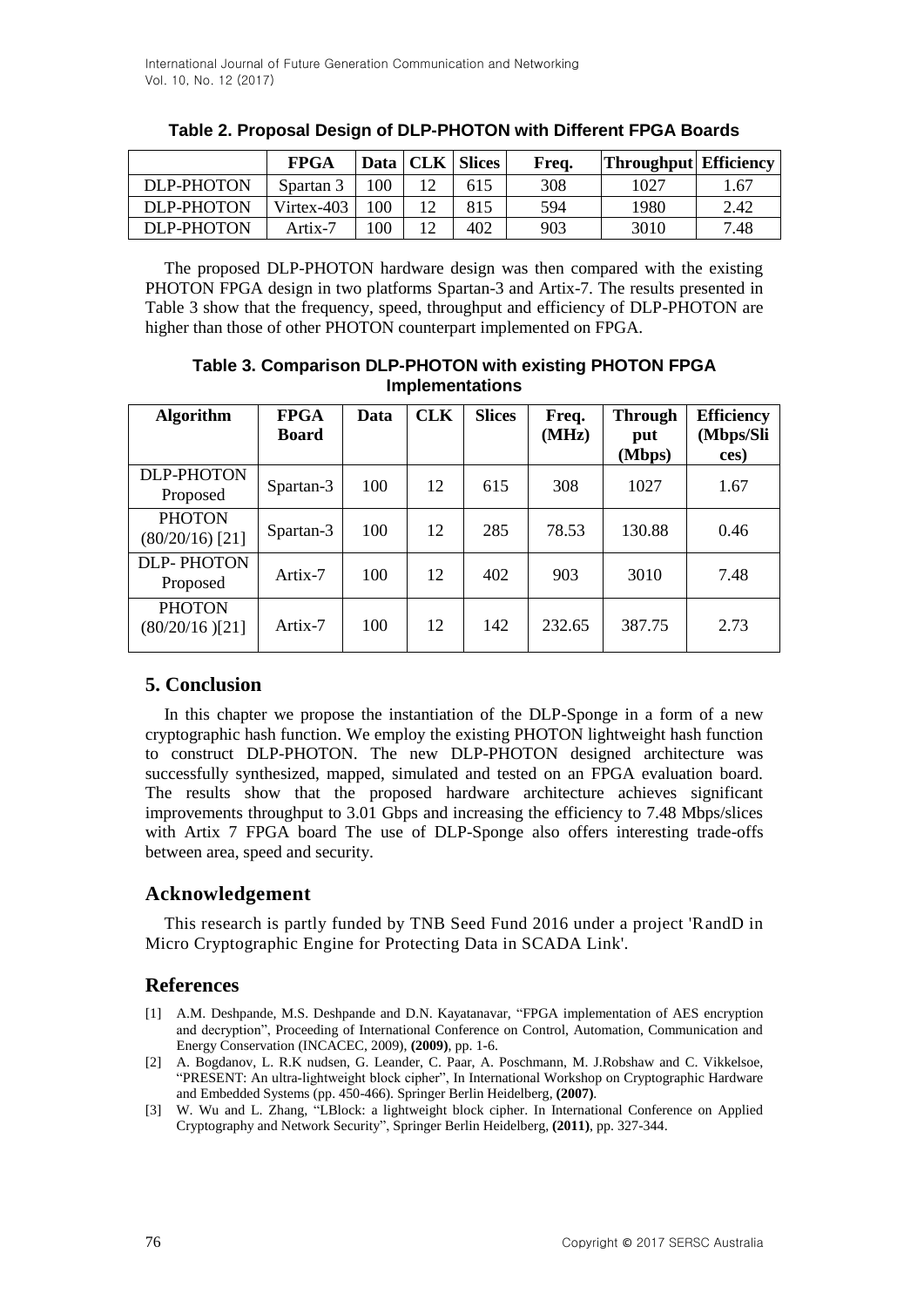- [4] C. H. Lim and T. Korkishko, "mCrypton–a lightweight block cipher for security of low-cost RFID tags and sensors", In International Workshop on Information Security Applications, Springer Berlin Heidelberg, **(2005)**, pp. 243-258.
- [5] M. Hamann, M. Krause and W. Meier, "LIZARD–A Lightweight Stream Cipher for Power-constrained Devices", IACR Transactions on Symmetric Cryptology, vol. 2017, no. 1, **(2017)**, pp. 45-79.
- [6] A. Ali, "Oppel-1: A new block cipher", In Applied Sciences and Technology (IBCAST), 2017 14th International Bhurban Conference on, IEEE, **(2017)**, pp. 441-447.
- [7] D. Hong, J. Sung, S. Hong, J. Lim, S. Lee, B. S. Koo and H. Kim, "HIGHT: A new block cipher suitable for low-resource device", In International Workshop on Cryptographic Hardware and Embedded Systems, Springer Berlin Heidelberg, **(2006)**, pp. 46-59.
- [8] M. R. Z'aba, N. Jamil, M. E. Rusli, M. Z. Jamaludin and A. A. M. Yasir, "I-PRESENT TM: An Involutive Lightweight Block Cipher", Journal of Information Security, vol. 2014, **(2014)**.
- [9] J. Guo, T. Peyrin and A. Poschmann, "The PHOTON family of lightweight hash functions", In Annual Cryptology Conference, Springer Berlin Heidelberg, **(2011)**, pp. 222-239.
- [10] A. Bogdanov, M. Knežević, G. Leander, D. Toz, K. Varıcı and I. Verbauwhede, "SPONGENT: A lightweight hash function", In International Workshop on Cryptographic Hardware and Embedded Systems, Springer Berlin Heidelberg, **(2011)**, pp. 312-325.
- [11] J. P. Aumasson, L. Henzen, W. Meier and M. Naya-Plasencia, "Quark: A lightweight hash", In International Workshop on Cryptographic Hardware and Embedded Systems, Springer Berlin Heidelberg, **(2010)**, pp. 1-15.
- [12] T. Berger, J. D'Hayer, K. Marquet, M. Minier and G. Thomas, "The GLUON family: a lightweight hash function family based on FCSRs", Progress in Cryptology-AFRICACRYPT 2012, **(2012)**, p. 306-323.
- [13] E. B. Kavun and T. Yalcin, "A lightweight implementation of Keccak hash function for radio-frequency identification applications", In International Workshop on Radio Frequency Identification: Security and Privacy Issues, Springer Berlin Heidelberg, **(2010)**, pp. 258-269.
- [14] P. M. Mukundan, S. Manayankath, C. Srinivasan and M. Sethumadhavan, "Hash-One: a lightweight cryptographic hash function", IET Information Security, vol. 10, no. 5, **(2016)**, pp. 225-231.
- [15] G. Bertoni, J. Daemen, M. Peeters and G. Van Assche, Cryptographic sponges. online] http://sponge. noekeon. org, **(2011)**.
- [16] G. Bertoni, J. Daemen, M. Peeters and G. Van Assche, "Sponge functions", In ECRYPT hash workshop, vol. 2007, **(2007)**.
- [17] M.A. Alahmad, I.F. Alshaikhli and M. Nandi, "Multicollisions in Sponge construction", In Informatics and Creative Multimedia (ICICM), 2013 International Conference on, IEEE, **(2013)**, pp. 215-219.
- [18] B. T. Hammad, N. Jamil, M.E. Rusli and M. Reza Zaba, "Faster multicollision attack on Sponge Construction", advanced science letters, in press, **(2017)**.
- [19] B. T. Hammad, N. Jamil, M.E. Rusli and M. Reza Zaba, "DLP sponge construction for authenticated encryption in Zulikha, J. and N. H. Zakaria (Eds.)", Proceedings of the 6th International Conference on Computing and Informatics Sintok: School of Computing, **(2017)**, pp. 714-721.
- [20] H. Mobahat, "Authentication and lightweight cryptography in low cost RFID", In Software Technology and Engineering (ICSTE), 2010 2nd International Conference on, IEEE, vol. 2, **(2010)**, pp. V2-123.
- [21] N. N. Anandakumar, T. Peyrin and A. Poschmann, "A Very Compact FPGA Implementation of LED and PHOTON", Progress in Cryptology--INDOCRYPT 2014, **(2014)**, pp. 304–321.